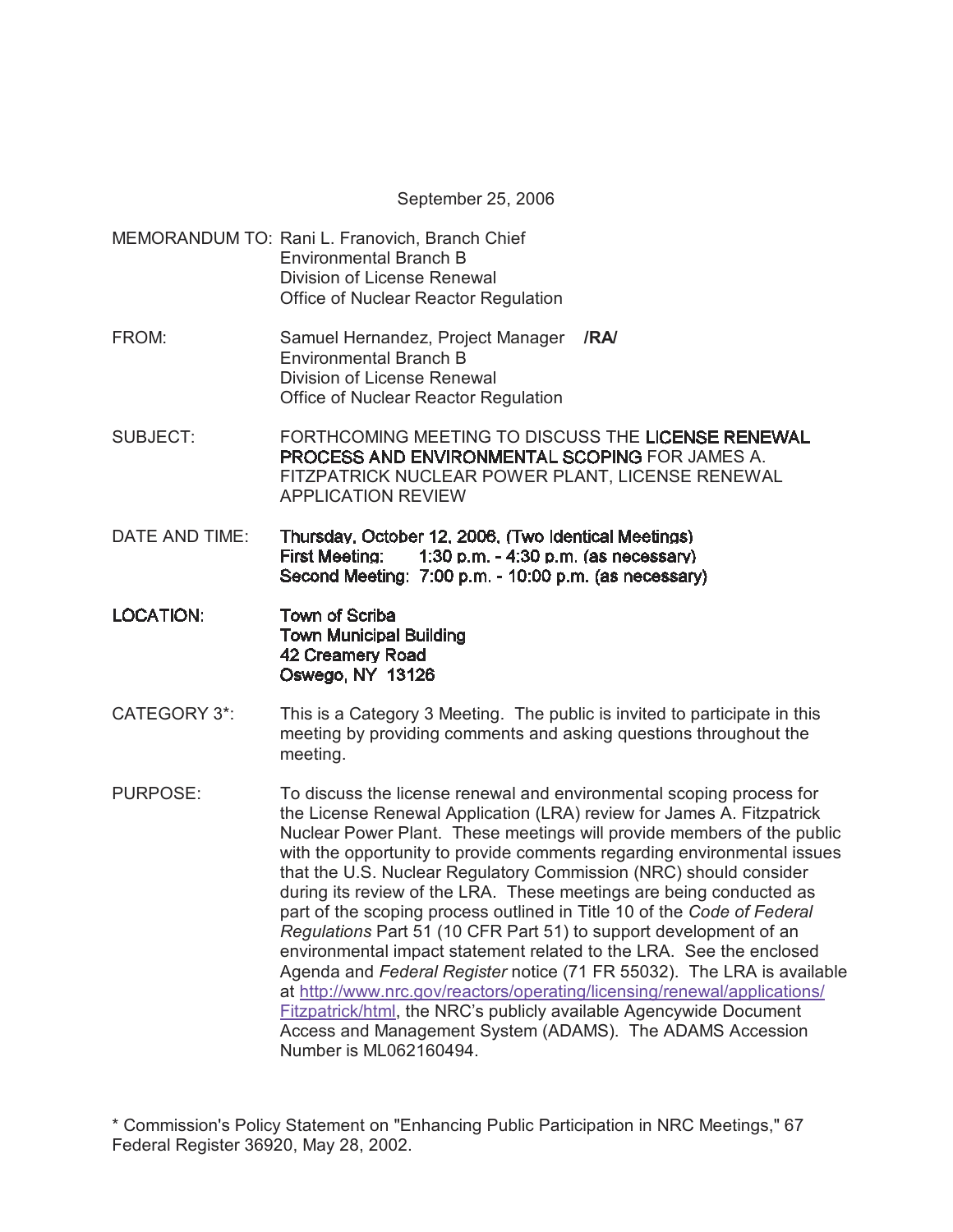| R. Franovich | $-2-$                                                |                                                    |  |
|--------------|------------------------------------------------------|----------------------------------------------------|--|
| CONTACTS:    | Samuel Hernandez, NRR<br>301-415-4049<br>SHQ@NRC.GOV | Maurice Heath, NRR<br>301-415-3137<br>MLH5@NRC.GOV |  |

PURPOSE (Cont'd): Both formal meetings will be preceded by an informal "open house" beginning one hour prior to each meeting for those who wish to attend. The open house will provide members of the public with an opportunity to talk informally one-on-one with NRC staff. Members of the public may register to present oral comments at the meetings by contacting Mr. Hernandez, at 800-368-5642, ext. 4049, or by e-mail at shq@nrc.gov by October 5, 2006. Those who wish to make comments may also register within 15 minutes of the start of each meeting. Individual oral comments may be limited by the time available, depending on the number of persons who register.

ACCOMMODATIONS: If special equipment or accommodations are needed to attend or present information at the meetings, the need should be brought to the attention of Mr. Hernandez at 800-368-5642, ext. 4049 or via e-mail at shq@nrc.gov, no later than September 29, 2006, to provide the NRC staff adequate notice to determine whether the request can be accommodated.

PARTICIPANTS: NRC Members of the Public Who Register to Speak R. Franovich S. Hoffman Ngoc Le

S. Hernandez M. Heath J. Muir

Lawrence Livermore National Laboratory Bruce McDowell

Docket No. 50-333

Enclosures:

- 1. Agenda
- 2. *Federal Register* Notice

cc w/encls: See next page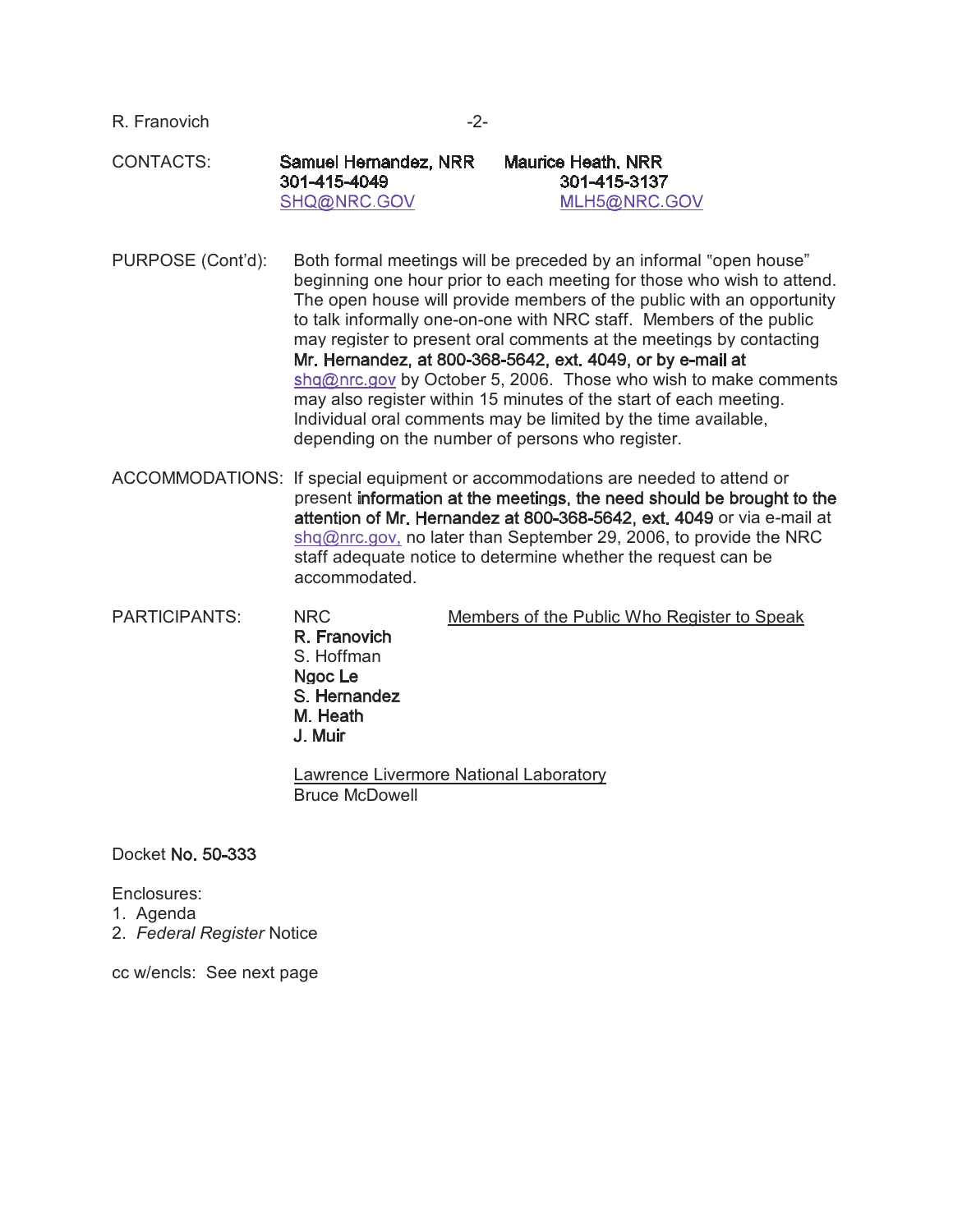R. Franovich -2-

#### CONTACTS: Samuel Hernandez, NRR 301-415-4049 SHQ@NRC.GOV

## **Maurice Heath, NRR** 301-415-3137 MLH5@NRC.GOV

PURPOSE (Cont'd): Both formal meetings will be preceded by an informal "open house" beginning one hour prior to each meeting for those who wish to attend. The open house will provide members of the public with an opportunity to talk informally one-on-one with NRC staff. Members of the public may register to present oral comments at the meetings by contacting Mr. Hernandez, at 800-368-5642, ext. 4049, or by e-mail at shq@nrc.gov by October 5, 2006. Those who wish to make comments may also register within 15 minutes of the start of each meeting. Individual oral comments may be limited by the time available, depending on the number of persons who register.

ACCOMMODATIONS: If special equipment or accommodations are needed to attend or present information at the meetings, the need should be brought to the attention of Mr. Hernandez at 800-368-5642, ext. 4049 or via e-mail at shq@nrc.gov, no later than September 29, 2006, to provide the NRC staff adequate notice to determine whether the request can be accommodated.

PARTICIPANTS: NRC Members of the Public Who Register to Speak R Franovich S. Hoffman Naoc Le S. Hernandez M. Heath J Muir

> Lawrence Livermore National Laboratory Bruce McDowell

#### Docket No. 50-333

## Enclosures:

- 1. Agenda
- 2. *Federal Register* Notice

# cc w/encls: See next page **DISTRIBUTION**: See next page Adams Accession No. **ML062680355** Document Name: E:\Filenet\ML062680355.wpd

| <b>OFFICE</b> | PM:DLR:RLRB | LA:DLR     | PM:DLR:REBB  |
|---------------|-------------|------------|--------------|
| <b>NAME</b>   | N. Le       | Y. Edmonds | S. Hernandez |
| <b>DATE</b>   | 09/22/06    | 09/22/06   | 09/25/06     |

OFFICIAL RECORD COPY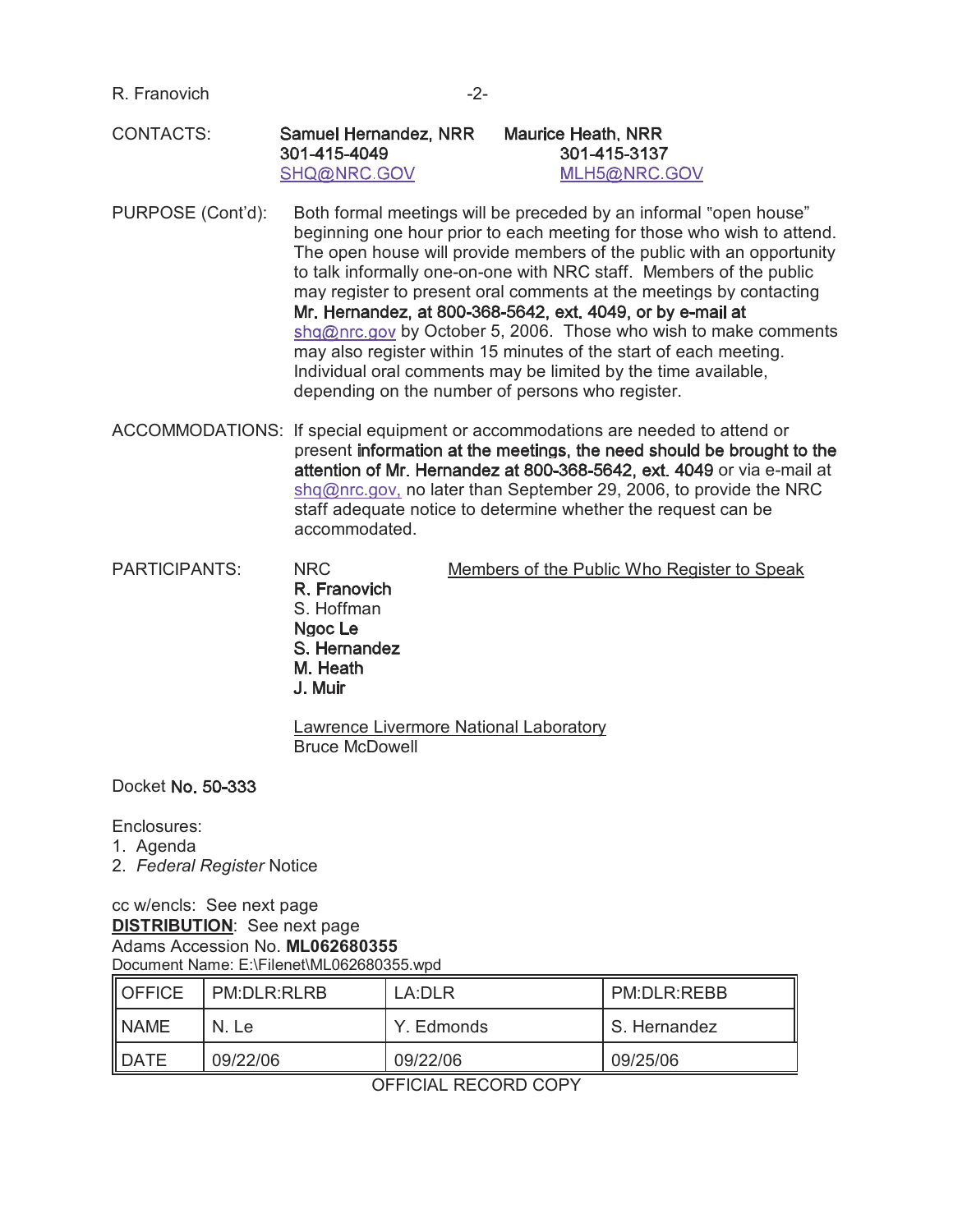## Memo to Rani Franovich from Samuel Hernandez dated September 25, 2006

SUBJECT: FORTHCOMING MEETING TO DISCUSS THE LICENSE RENEWAL PROCESS AND ENVIRONMENTAL SCOPING FOR JAMES A. FITZPATRICK NUCLEAR POWER PLANT, LICENSE RENEWAL APPLICATION REVIEW

#### **DISTRIBUTION**:

# **Hard Copy**

S. Hernandez<br>J. Muir

# **E-Mail**

Public PMNS BRidsNrrAdro RidsNrrDlrRebb RidsNrrDlrReba RidsNrrDlrRlra RidsNrrDlrRlrb RidsNrrDlrRlrc RidsOgcMailRoom RidsOpaMail

## **RidsOcaMailCenter**

- R. Schaff
- E. Benner
- A. Mullins
- S. Hernandez
- J. Muir
- S. Werts
- S. Hoffman
- B. McDowell (mcdowell5@llnl.gov)
- S. Hoffman
- M. Zobler

N. Le

- J. Boska
- R. Shane, OCA
- B. Keeling, OCA
- T. Combs, OCA
- D. McIntyre, OPA
- E. Cobey, Region 1
- G. Hunegs, Region 1
- D. Dempsey, Region 1
- N. Sheehan, OPA Region 1
- Samuel Lee, EDO Contact, Region I
- C. Colleli
- R. K. Wild
- J. Storch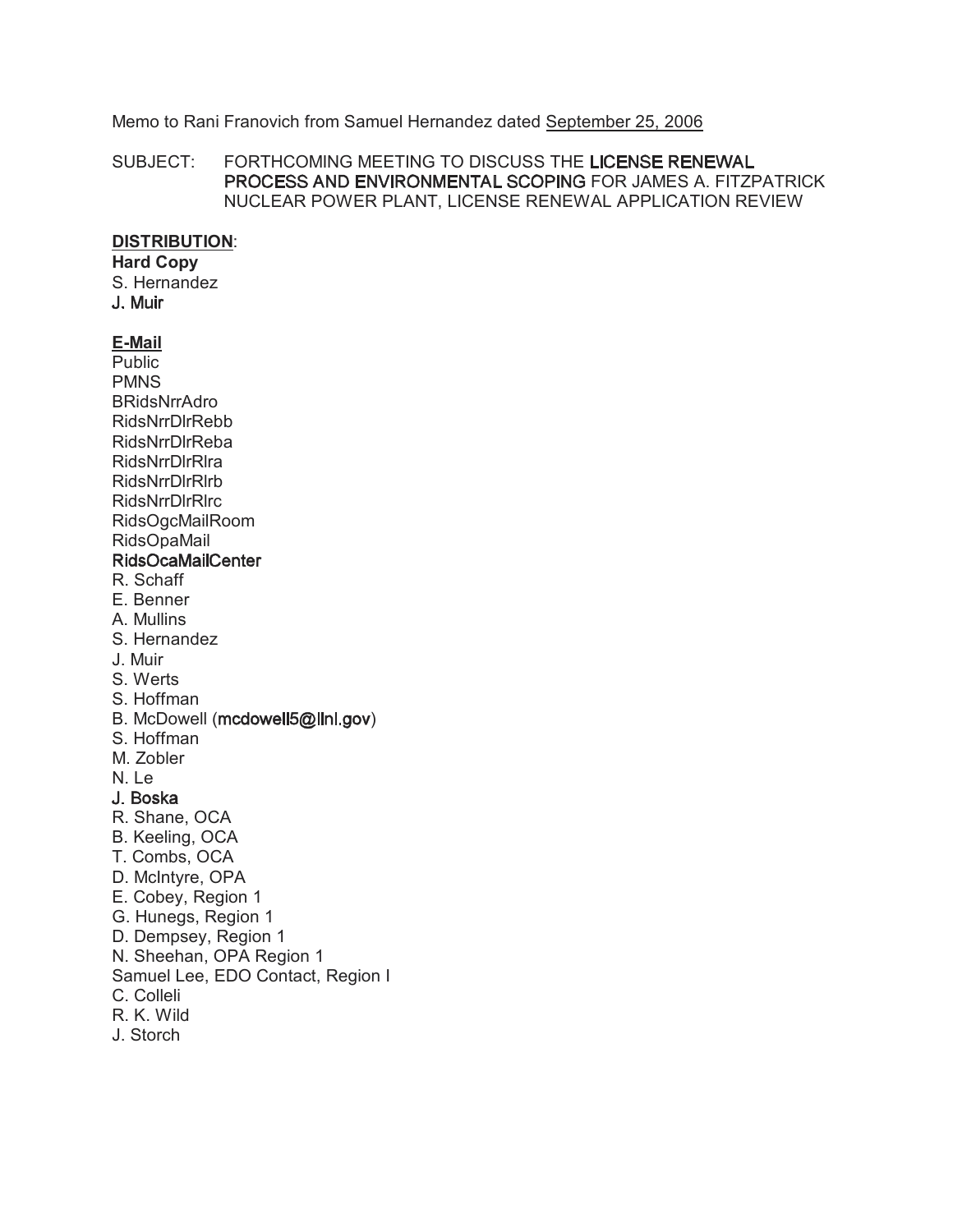## **AGENDA FOR PUBLIC MEETINGS TO DISCUSS THE LICENSE RENEWAL PROCESS AND ENVIRONMENTAL SCOPING PROCESS FOR JAMES A. FITZPATRICK NUCLEAR POWER PLANT LICENSE RENEWAL APPLICATION**

# THURSDAY, OCTOBER 12, 2006

Two Identical Meetings (1:30 p.m. to 4:30 p.m. and 7:00 p.m. to 10:00 p.m.\*)

| I.   | Welcome and Purpose of Meeting                         | 10 minutes (S. Hoffman)           |
|------|--------------------------------------------------------|-----------------------------------|
| Ш.   | Overview of License Renewal Process                    | 15 minutes (N. Le)                |
| III. | Overview of the Environmental Review<br><b>Process</b> | 15 minutes (S. Hernandez/J. Muir) |
| IV.  | <b>Public Comments</b>                                 | As Required (S. Hoffman)          |
| V.   | Closing/Availability of Transcripts                    | 5 minutes (S. Hoffman)            |

\*The NRC staff will host informal discussions one hour prior to each meeting session. No formal comments on the proposed scope of the Environmental Impact Statement (EIS) will be accepted during the informal discussions. To be considered, comments must be provided either at the transcribed public meetings (see agenda, above) or in writing, as described in the attached *Federal Register* notice.

Enclosure 1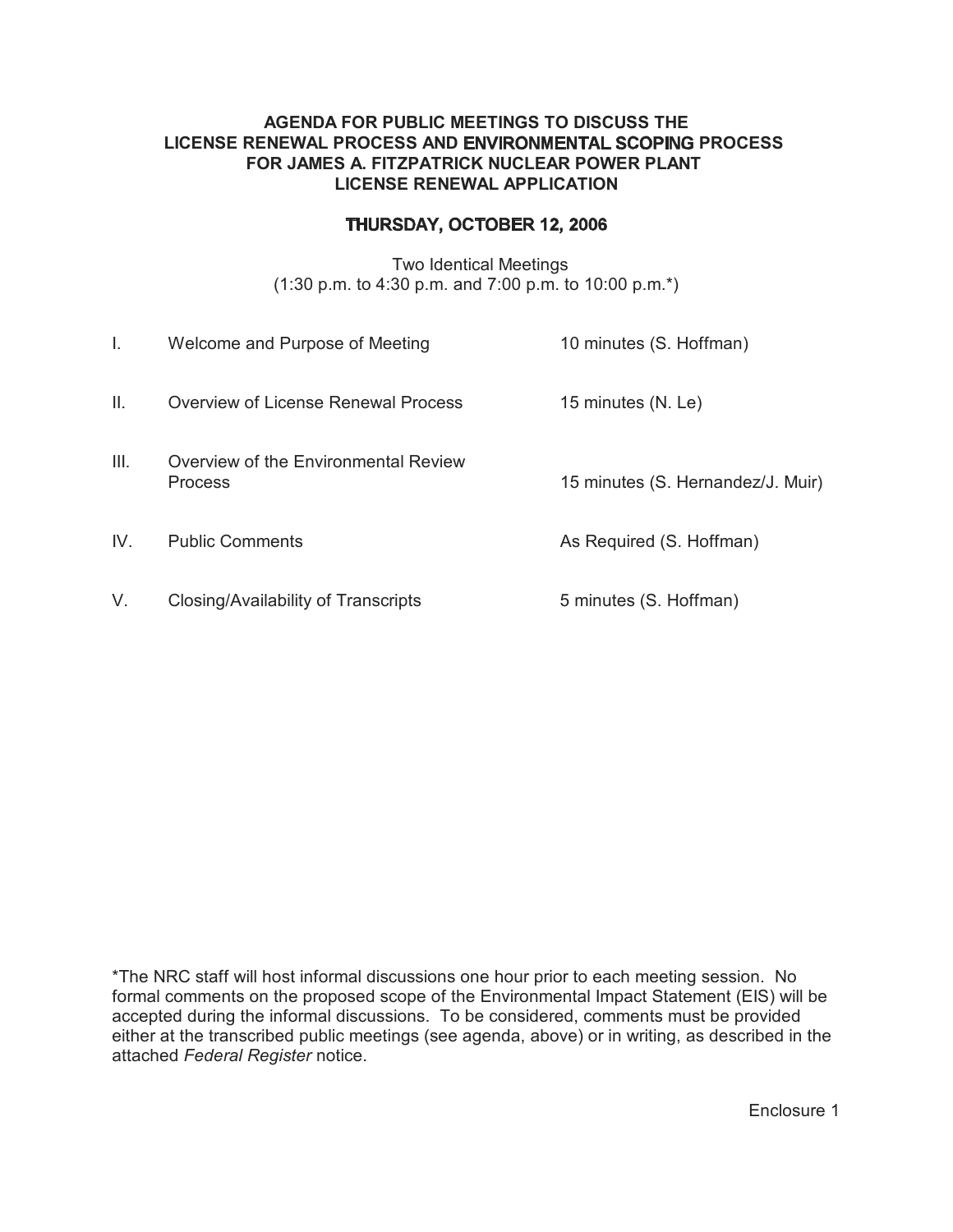#### **NUCLEAR REGULATORY COMMISSION**

**[Docket No. 50–333]**

**Notice of Acceptance for Docketing of the Application, Notice of Opportunity for Hearing and Notice of Intent To Prepare an Environmental Impact Statement and Conduct Scoping Process for Facility Operating License No. DPR–59 for an Additional 20-Year Period, Entergy Nuclear Operations, Inc., James A. Fitzpatrick Nuclear Power Plant** 

 The U.S. Nuclear Regulatory Commission (NRC or the Commission) is considering an application for the renewal of Operating License No. DPR– 59, which authorizes Entergy Nuclear Operations, Inc. (Entergy), to operate the James A. FitzPatrick Nuclear Power Plant (JAFNPP) at 2536 megawatts thermal. The renewed license would authorize the applicant to operate the JAFNPP for an additional 20 years beyond the period specified in the current license. JAFNPP is located on Lake Ontario in Oswego County, approximately seven miles northeast of the City of Oswego, New York. The current operating license for the JAFNPP expires on October 17, 2014.

 On August 1, 2006, the Commission's staff received the application from Entergy, to renew the Operating License No. DPR–59 for JAFNPP, pursuant to 10 CFR part 54. A Notice of Receipt and Availability of the license renewal application (LRA) was published in the Federal Register on August 11, 2006 (71 FR 46245).

 The Commission's staff has reviewed the LRA for its acceptability and has determined that Entergy has submitted sufficient information in accordance with 10 CFR 54.19, 54.21, 54.22, 54.23, and 51.53(c), and the application is acceptable for docketing. The current Docket No. 50–333 for Operating License No. DPR–59 will be retained. The docketing of the renewal application does not preclude requesting additional information as the review proceeds, nor does it predict whether the Commission will grant or deny the application.

 Before issuance of each requested renewed license, the NRC will have made the findings required by the Atomic Energy Act of 1954, as amended (the Act), and the Commission's rules and regulations. In accordance with 10 CFR 54.29, the NRC may issue a renewed license on the basis of its review if it finds that actions have been identified and have been or will be taken with respect to: (1) Managing the effects of aging during the period of extended operation on the functionality of structures and components that have been identified as requiring aging management review, and (2) time-limited aging analyses that have been identified as requiring review, such that there is reasonable assurance that the activities authorized by the renewed license will continue to be conducted in accordance with the current licensing basis (CLB), and that any changes made to the plant's CLB comply with the Act and the Commission's regulations. The Commission also must first find that the requirements of subpart A of 10 CFR 51 have been satisfied, and that matters raised under 10 CFR 2.335 have been addressed. Within 60 days after the date of publication of this Federal Register Notice, the applicant may file a request for a hearing, and any person whose interest may be affected by this proceeding and who wishes to participate as a party in the proceeding must file a written request for a hearing and a petition for leave to intervene with respect to the renewal of the license. Requests for a hearing and a petition for leave to intervene shall be filed in accordance with the Commission's ''Rules of Practice for Domestic Licensing Proceedings'' in 10 CFR part 2. Interested persons should consult a current copy of 10 CFR 2.309, which is available at the Commission's Public Document Room (PDR), located at One White Flint North, 11555 Rockville Pike, Rockville, Maryland 20852 and is accessible from the Agencywide Documents Access and Management System (ADAMS) Public Electronic Reading Room on the Internet at http://www.nrc.gov/reading-rm/ adams.html. Persons who do not have access to ADAMS or who encounter problems in accessing the documents located in ADAMS should contact the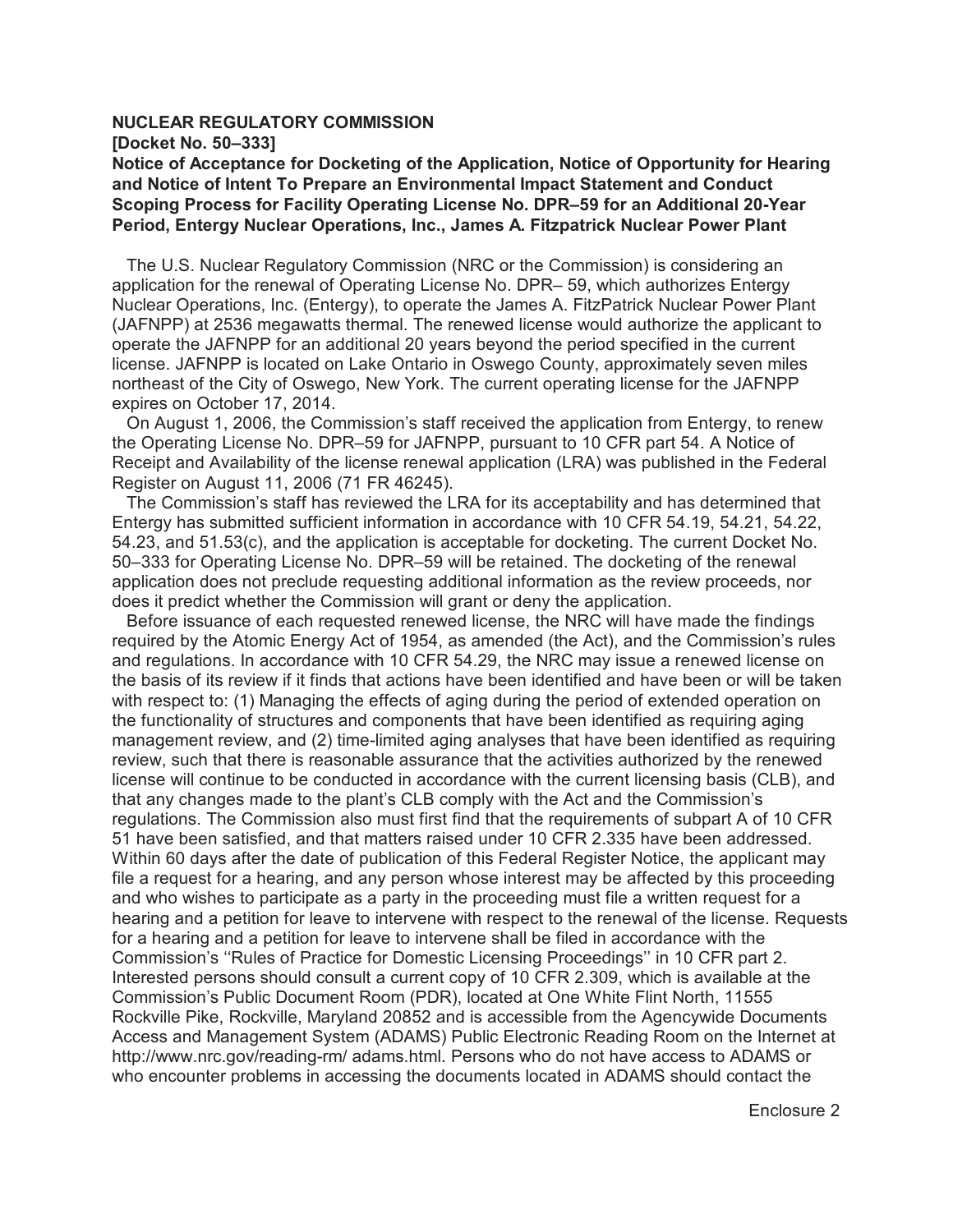NRC's PDR reference staff by telephone at 1–800–397–4209, or 301–415–4737, or by e-mail at pdr@nrc.gov. If a request for a hearing/petition for leave to intervene is filed within the 60 day period, the Commission or a presiding officer designated by the Commission or by the Chief Administrative Judge of the Atomic Safety and Licensing Board Panel will rule on the request/petition; and the Secretary or the Chief Administrative Judge of the Atomic Safety and Licensing Board will issue a notice of a hearing or an appropriate order. In the event that no request for a hearing/petition for leave to intervene is filed within the 60-day period, the NRC may, upon completion of its evaluations and upon making the findings required under 10 CFR parts 51 and 54, renew the license without further notice.

 As required by 10 CFR 2.309, a petition for leave to intervene shall set forth with particularity the interest of the petitioner in the proceeding, and how that interest may be affected by the results of the proceeding, taking into consideration the limited scope of matters that may be considered pursuant to 10 CFR parts 51 and 54. The petition must specifically, explain the reasons why intervention should be permitted with particular reference to the following factors: (1) The nature of the requestor's/petitioner's right under the Act to be made a party to the proceeding; (2) the nature and extent of the requestor's/petitioner's property, financial, or other interest in the proceeding; and (3) the possible effect of any decision or order which may be entered in the proceeding on the requestor's/petitioner's interest. The petition must also set forth the specific contentions which the petitioner/ requestor seeks to have litigated at the proceeding.

 Each contention must consist of a specific statement of the issue of law or fact to be raised or controverted. In addition, the requestor/petitioner shall provide a brief explanation of the bases of each contention and a concise statement of the alleged facts or the expert opinion that supports the contention on which the requestor/ petitioner intends to rely in proving the contention at the hearing. The requestor/petitioner must also provide references to those specific sources and documents of which the requestor/ petitioner is aware and on which the requestor/petitioner intends to rely to establish those facts or expert opinion. The requestor/petitioner must provide sufficient information to show that a genuine dispute exists with the applicant on a material issue of law or fact.<sup>1</sup> Contentions shall be limited to matters within the scope of the action under consideration. The contention must be one that, if proven, would entitle the requestor/petitioner to relief. A requestor/petitioner who fails to satisfy these requirements with respect to at least one contention will not be permitted to participate as a party.

 The Commission requests that each contention be given a separate numeric or alpha designation within one of the following groups: (1) Technical (primarily related to safety concerns); (2) environmental; or (3) miscellaneous.

 As specified in 10 CFR 2.309, if two or more requestors/petitioners seek to co-sponsor a contention or propose substantially the same contention, the requestors/petitioners will be required to jointly designate a representative who shall have the authority to act for the requestors/petitioners with respect to that contention.

 Those permitted to intervene become parties to the proceeding, subject to any limitations in the order granting leave to intervene, and have the opportunity to participate fully in the conduct of the hearing. A request for a hearing or a petition for leave to intervene must be filed by:

 $<sup>1</sup>$  To the extent that the application contains attachments and supporting documents that are not publicly</sup> available because they are asserted to contain safeguards or proprietary information, petitions desired access to this information should contact the applicant or applicant's counsel to discuss the need for a protective order.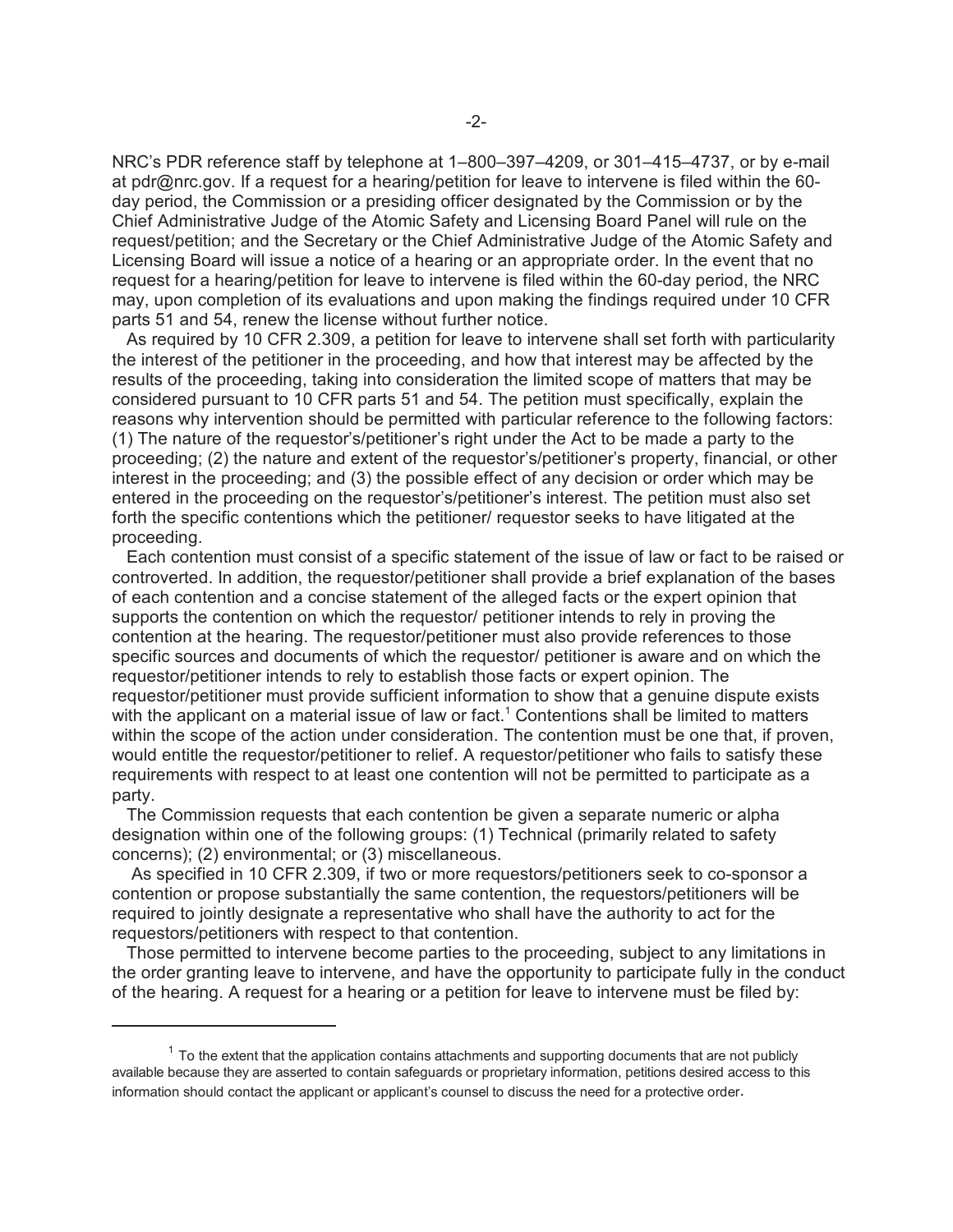(1) First class mail addressed to the Office of the Secretary of the Commission, U.S. Nuclear Regulatory Commission, Washington, DC, 20555– 0001, Attention: Rulemaking and Adjudications Staff; (2) courier, express mail, and expedited delivery services: Office of the Secretary, Sixteenth Floor, One White Flint North, 11555 Rockville Pike, Rockville, Maryland, 20852, Attention: Rulemaking and Adjudications Staff; (3) e-mail addressed to the Office of the Secretary, U.S. Nuclear Regulatory Commission, HEARINGDOCKET@NRC.GOV; or (4) facsimile transmission addressed to the Office of the Secretary, U.S. Nuclear Regulatory Commission, Washington, DC, Attention: Rulemakings and Adjudications Staff at 301–415–1101, verification number is 301–415–1966.<sup>2</sup> A copy of the request for hearing and petition for leave to intervene must also be sent to the Office of the General Counsel, U.S. Nuclear Regulatory Commission, Washington, DC, 20555– 0001, and it is requested that copies be transmitted either by means of facsimile transmission to 301–415–3725 or by e-mail to OGCMailCenter@nrc.gov. A copy of the request for hearing and petition for leave to intervene should also be sent to the attorney for the applicant, Mr. Terrence A. Burke, Entergy Nuclear, 1340 Echelon Parkway, Mail Stop— ECH–62, Jackson, Mississippi 39213. Non-timely requests and/or petitions and contentions will not be entertained absent a determination by the Commission, the presiding officer, or the Atomic Safety and Licensing Board that the petition, request and/or contentions should be granted based on a balancing of the factors specified in 10 CFR  $2.309(a)(1)(i)$ –(viii).

 In addition, the purpose of this notice is to inform the public that the NRC will be preparing an environmental impact statement (EIS) related to the review of the LRA and to provide the public an opportunity to participate in the environmental scoping process, as defined in 10 CFR 51.29. In accordance with 10 CFR 51.95(c), the NRC will prepare an environmental impact statement that will be used as a supplement to the Commission's NUREG–1437, ''Generic Environmental Impact Statement for License Renewal of Nuclear Power Plants'' (GEIS), dated May 1996. Pursuant to 10 CFR 51.26, and as part of the environmental scoping process, the NRC staff intends to hold a public scoping meeting. In addition, as outlined in 36 CFR 800.8, ''Coordination with the National Environmental Policy Act,'' the NRC plans to coordinate compliance with section 106 of the National Historic Preservation Act in meeting the requirements of the National Environmental Policy Act of 1969 (NEPA).

 In accordance with 10 CFR 51.53(c) and 10 CFR 54.23, Entergy prepared and submitted the Environmental Report (ER) as part of the LRA. The LRA and the ER are publicly available at the NRC's PDR, located at One White Flint North, 11555 Rockville Pike, Rockville, Maryland, 20852, or from the NRC's ADAMS. The ADAMS Public Electronic Reading Room is accessible at http:// adamswebsearch.nrc.gov/dologin.htm. The ADAMS Accession Numbers for the LRA and the ER are ML062160494 and ML062160557, respectively. Persons who do not have access to ADAMS, or who encounter problems in accessing the documents located in ADAMS, should contact the NRC's PDR reference staff by telephone at 1–800–397–4209, or 301–415–4737, or by e-mail at pdr@nrc.gov. The LRA and the ER may also be viewed on the Internet at http:// www.nrc.gov/reactors/operating/ licensing/renewal/applications/ fitzpatrick.html. In addition, the LRA and the ER are available for public inspection near the JAFNPP at the following public libraries: Penfield Library SUNY, 7060 State Route 104, Oswego, New York 13126; and Oswego Public Library, 140–142 East Second Street, Oswego, New York 13126.

 $2$  If the request/petition is filed by e-mail or facsimile, an original and two copies of the document must be mailed within 2 (two) business days thereafter to the Secretary, U.S. Nuclear Regulatory Commission, Washington, DC 20555-0001; Attention: Rulemaking and Adjustication Staff.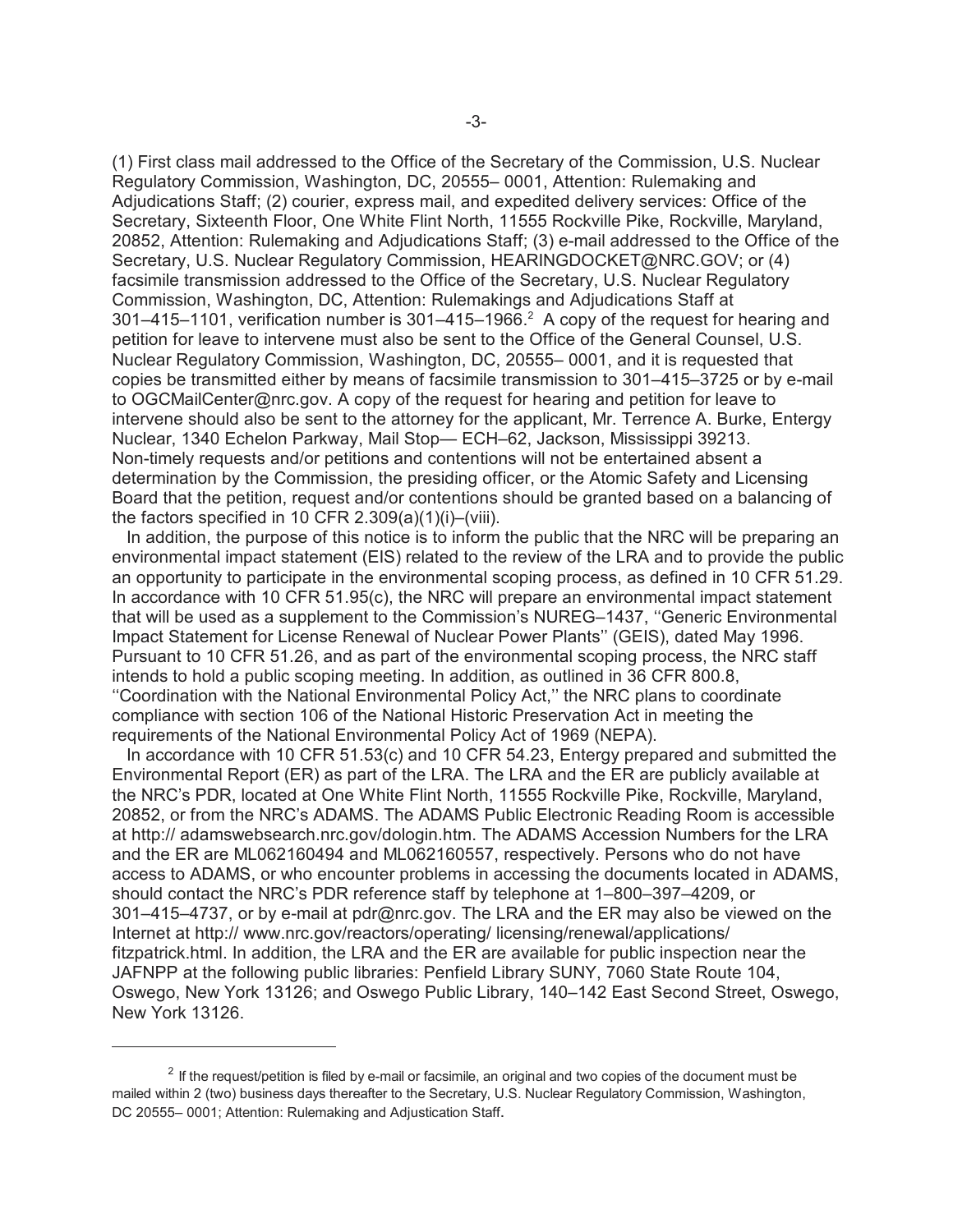Possible alternatives to the proposed action (license renewal) include no action and reasonable alternative energy sources. The NRC is required by 10 CFR 51.95 to prepare a supplement to the GEIS in connection with the renewal of an operating license. This notice is being published in accordance with 10 CFR 51.26.

 The NRC staff will first conduct a scoping process for the supplement to the GEIS and, as soon as practicable thereafter, will prepare a draft supplement to the GEIS for public comment. Participation in the scoping process by members of the public and local, State, Tribal, and Federal government agencies are encouraged. As described in 10 CFR 51.29, the scoping process for the supplement to the GEIS will be used to accomplish the following:

- d. Define the proposed action which is to be the subject of the supplement to the GEIS.
- e. Determine the scope of the supplement to the GEIS and identify the significant issues to be analyzed in depth.
- f. Identify and eliminate from detailed study those issues that are peripheral or that are not significant.
- g. Identify any environmental assessments and other ElSs that are being or will be prepared that are related to, but are not part of, the scope of the supplement to the GEIS being considered.
- h. Identify other environmental review and consultation requirements related to the proposed action.
- i. Indicate the relationship between the timing of the preparation of the environmental analyses and the Commission's tentative planning and decision-making schedule.
- j. Identify any cooperating agencies and, as appropriate, allocate assignments for preparation and schedules for completing the supplement to the GEIS to the NRC and any cooperating agencies.
- k. Describe how the supplement to the GEIS will be prepared, and include any contractor assistance to be used.

The NRC invites the following entities to participate in scoping:

- l. The applicant, Entergy Nuclear Operations, Inc.
- m. Any Federal agency that has jurisdiction by law or special expertise with respect to any environmental impact involved, or that is authorized to develop and enforce relevant environmental standards.
- n. Affected State and local government agencies, including those authorized to develop and enforce relevant environmental standards.
- o. Any affected Indian tribe.
- p. Any person who requests or has requested an opportunity to participate in the scoping process.
- q. Any person who has petitioned or intends to petition for leave to intervene.

 In accordance with 10 CFR 51.26, the scoping process for an EIS may include a public scoping meeting to help identify significant issues related to a proposed activity and to determine the scope of issues to be addressed in an EIS. The NRC will hold public meetings for the JAFNPP license renewal supplement to the GEIS, at the Town Municipal Building, 42 Creamery Road, Oswego, New York 13126, on Thursday, October 12, 2006. There will be two identical meetings to accommodate interested parties. The first meeting will convene at 1:30 p.m. and will continue until 4:30 p.m., as necessary. The second meeting will convene at 7 p.m. and will continue until 10 p.m., as necessary. Both meetings will be transcribed and will include: (1) An overview by the NRC staff of the NRC's license renewal review process; (2) an overview by the NRC staff of the NEPA environmental review process, the proposed scope of the supplement to the GEIS, and the proposed review schedule; and (3) the opportunity for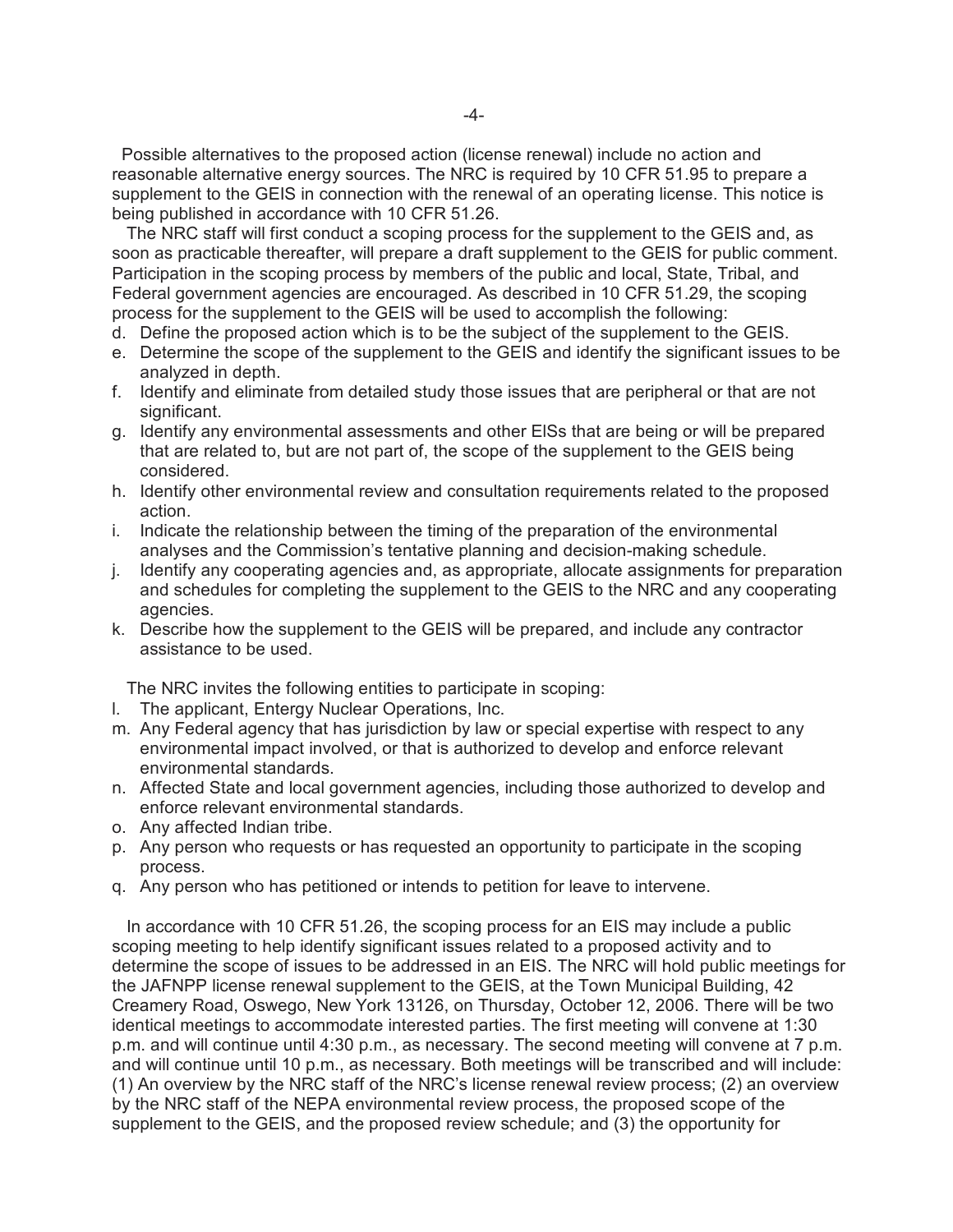interested government agencies, organizations, and individuals to submit comments or suggestions on the environmental issues or the proposed scope of the supplement to the GEIS. Additionally, the NRC staff will host informal discussions one hour prior to the start of each session at the same location. No formal comments on the proposed scope of the supplement to the GEIS will be accepted during the informal discussions. To be considered, comments must be provided either at the transcribed public meetings or in writing, as discussed below. For more information about the proposed action, the scoping process, and the environmental impact statement, please contact the NRC Environmental Project Manager, Mr. Samuel Hernandez, at Mail Stop O–11F1, U.S. Nuclear Regulatory Commission, Washington, DC 20555, by telephone at  $1-800-368-5642$ , extension 4049, or by e-mail at shq@nrc.gov. Persons may register to attend or present oral comments at the meetings on the scope of the NEPA review by contacting Mr. Hernandez. Members of the public may also register to speak at the meeting within 15 minutes of the start of each meeting. Individual oral comments may be limited by the time available, depending on the number of persons who register. Members of the public who have not registered may also have an opportunity to speak, if time permits. Public comments will be considered in the scoping process for the supplement to the GEIS. Mr. Hernandez will need to be contacted no later than September 29, 2006, if special equipment or accommodations are needed to attend or present information at the public meeting, so that the NRC staff can determine whether the request can be accommodated.

 Members of the public may send written comments on the environmental scope of the JAFNPP license renewal review to: Chief, Rules and Directives Branch, Division of Administrative Services, Office of Administration, Mail Stop T–6D59, U.S. Nuclear Regulatory Commission, Washington, DC, 20555– 0001, and should cite the publication date and page number of this Federal Register notice. Comments may also be delivered to the U.S. Nuclear Regulatory Commission, Mail Stop T–6D59, Two White Flint North, 11545 Rockville Pike, Rockville, Maryland, 20852, from 7:30 a.m. to 4:15 p.m. during Federal workdays. To be considered in the scoping process, written comments should be postmarked by November 14, 2006. Electronic comments may be sent by e-mail to the NRC at FitzPatrickEIS@nrc.gov, and should be sent no later than November 14, 2006, to be considered in the scoping process. Comments will be available electronically and accessible through ADAMS.

 Participation in the scoping process for the supplement to the GEIS does not entitle participants to become parties to the proceeding to which the supplement to the GEIS relates. Matters related to participation in any hearing are outside the scope of matters to be discussed at this public meeting.

 At the conclusion of the scoping process, the NRC will prepare a concise summary of the determination and conclusions reached, including the significant issues identified, and will send a copy of the summary to each participant in the scoping process. The summary will also be available for viewing in ADAMS. The staff will then prepare and issue for comment the draft supplement to the GEIS, which will be the subject of separate notices and separate public meetings. Copies will be available for public viewing at the above-mentioned addresses, and one copy per request will be provided free of charge, to the extent of supply. After receipt and consideration of the comments, the NRC will prepare a final supplement to the GEIS, which will also be available for public viewing.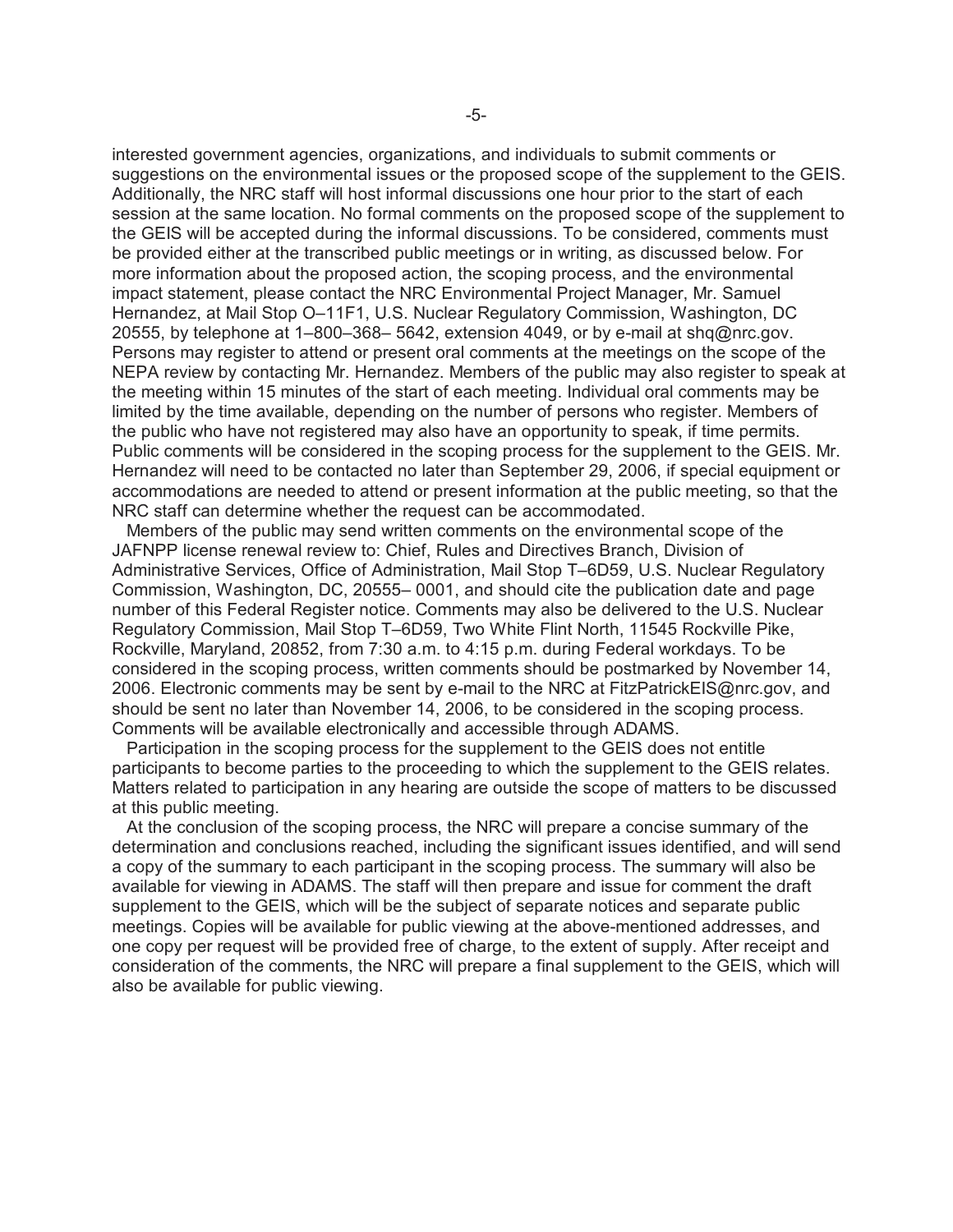Information about the proposed action, the supplement to the GEIS, and the scoping process may be obtained from Mr. Hernandez at the aforementioned telephone number or e-mail address.

Dated at Rockville, Maryland, this 14th day of September 2006. For the Nuclear Regulatory Commission. Eric J. Benner, Acting Director, Division of License Renewal, Office of Nuclear Reactor Regulation. [FR Doc. 06–7974 Filed 9–19–06; 8:45 am]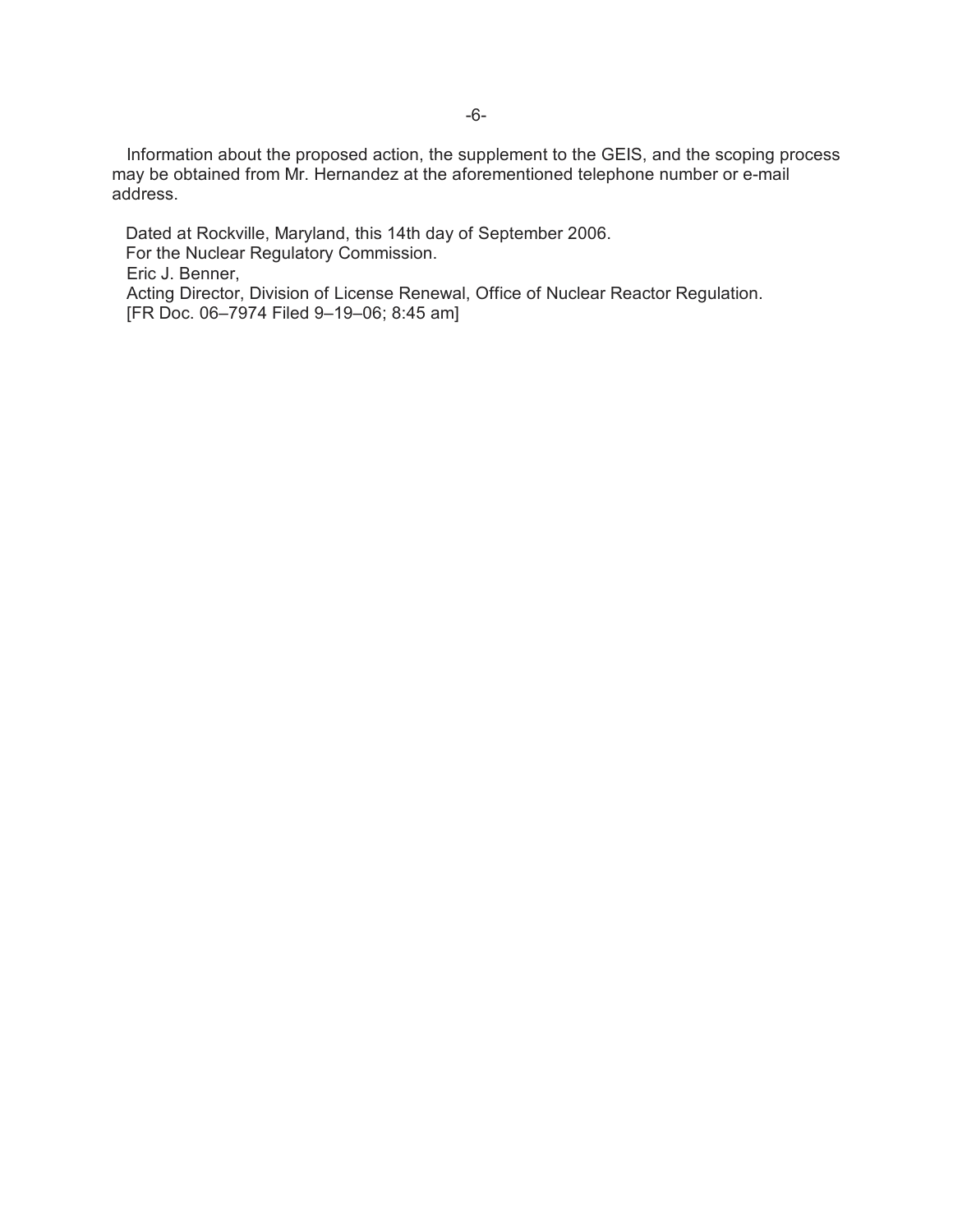FitzPatrick Nuclear Power Plant Environmental Service List

cc:

Mr. Gary J. Taylor Chief Executive Officer Entergy Operations, Inc. 1340 Echelon Parkway Jackson, MS 39213

Mr. John T. Herron Sr. VP and Chief Operating Officer Entergy Nuclear Operations, Inc. 440 Hamilton Avenue White Plains, NY 10601

Mr. Peter T. Dietrich Site Vice President Entergy Nuclear Operations, Inc. James A. FitzPatrick Nuclear Power Plant P.O. Box 110 Lycoming, NY 13093

Mr. Kevin J. Mulligan General Manager, Plant Operations Entergy Nuclear Operations, Inc. James A. FitzPatrick Nuclear Power Plant P.O. Box 110 Lycoming, NY 13093

Mr. Oscar Limpias Vice President Engineering Entergy Nuclear Operations, Inc. 440 Hamilton Avenue White Plains, NY 10601

Mr. Christopher Schwarz Vice President, Operations Support Entergy Nuclear Operations, Inc. 440 Hamilton Avenue White Plains, NY 10601

Mr. John F. McCann Director, Licensing Entergy Nuclear Operations, Inc. 440 Hamilton Avenue White Plains, NY 10601

Resident Inspector's Office James A. FitzPatrick Nuclear Power Plant U. S. Nuclear Regulatory Commission P.O. Box 136 Lycoming, NY 13093

Ms. Charlene D. Faison Manager, Licensing Entergy Nuclear Operations, Inc. 440 Hamilton Avenue White Plains, NY 10601

Mr. Michael J. Colomb Director of Oversight Entergy Nuclear Operations, Inc. 440 Hamilton Avenue White Plains, NY 10601

Mr. David Wallace Director, Nuclear Safety Assurance Entergy Nuclear Operations, Inc. James A. FitzPatrick Nuclear Power Plant P.O. Box 110 Lycoming, NY 13093

Mr. James Costedio Manager, Regulatory Compliance Entergy Nuclear Operations, Inc. James A. FitzPatrick Nuclear Power Plant P.O. Box 110 Lycoming, NY 13093

Assistant General Counsel Entergy Nuclear Operations, Inc. 440 Hamilton Avenue White Plains, NY 10601

Mr. Charles Donaldson, Esquire Assistant Attorney General New York Department of Law 120 Broadway New York, NY 10271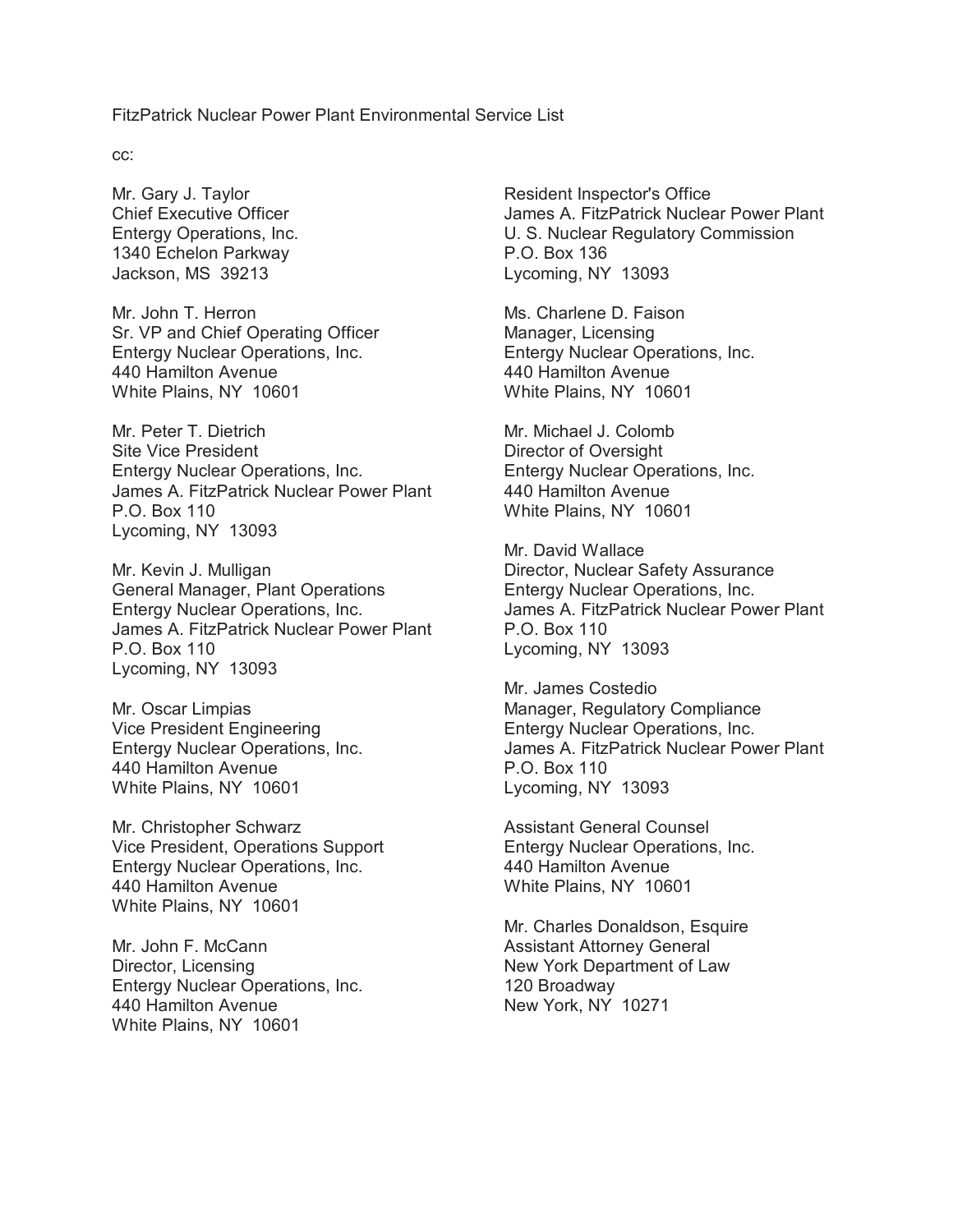FitzPatrick Nuclear Power Plant Environmental Service List

cc:

Regional Administrator, Region I U.S. Nuclear Regulatory Commission 475 Allendale Road King of Prussia, PA 19406

Mr. Steven Lyman Oswego County Administrator 46 East Bridge Street Oswego, NY 13126

Mr. Peter R. Smith, President New York State Energy, Research, and Development Authority 17 Columbia Circle Albany, NY 12203-6399

Mr. Paul Eddy New York State Dept. of Public Service 3 Empire State Plaza Albany, NY 12223-1350

Kenneth E. Burdick, Supervisor Town of Scriba Route 8, Box 382 Oswego, NY 13126

Mr. James H. Sniezek BWR SRC Consultant 5486 Nithsdale Drive Salisbury, MD 21801-2490

Mr. Michael D. Lyster BWR SRC Consultant 5931 Barclay Lane Naples, FL 34110-7306

Mr. Garrett D. Edwards 814 Waverly Road Kennett Square, PA 19348

Mr. Rick Plasse Project Manager, License Renewal Entergy Nuclear Operations, Inc. James A. Fitzpatrick Nuclear Power Plant P.O. Box 110 Lycoming, NY 13093

Mr. James Ross Nuclear Energy Institute 1776 I Street, N.W. Suite 400 Washington, DC 20006-3708

Mr. Randolph Bateman Mayor of Oswego, NY (Acting) 13 West Oneida Street Oswego, NY 13126

Leonard J. Ponzi Oswego County Legislator 28 Mitchell Street Oswego, NY 13126

Ms. Mary Bennett Penfield Library SUNY-Oswego 7060 State Route 104 Oswego, NY 13126

Ms. Carol Ferlito Oswego Public Library 140-142 East Second Street Oswego, NY 13126

The Honorable William Jacobs, Chief Cayuga Nation P.O. Box 116 Akron, NY 14001

The Honorable Ray Halbritter, **Representative** Oneida Indian Nation 5218 Patrick Road Verona, NY 13478

The Honorable Irving Powless, Jr., Chief Onondaga Indian Nation Box 319B Nedrow, NY 13120

The Honorable Barry E. Snyder, President Seneca Nation of Indians 12837 Route 438 Irving, NY 14081